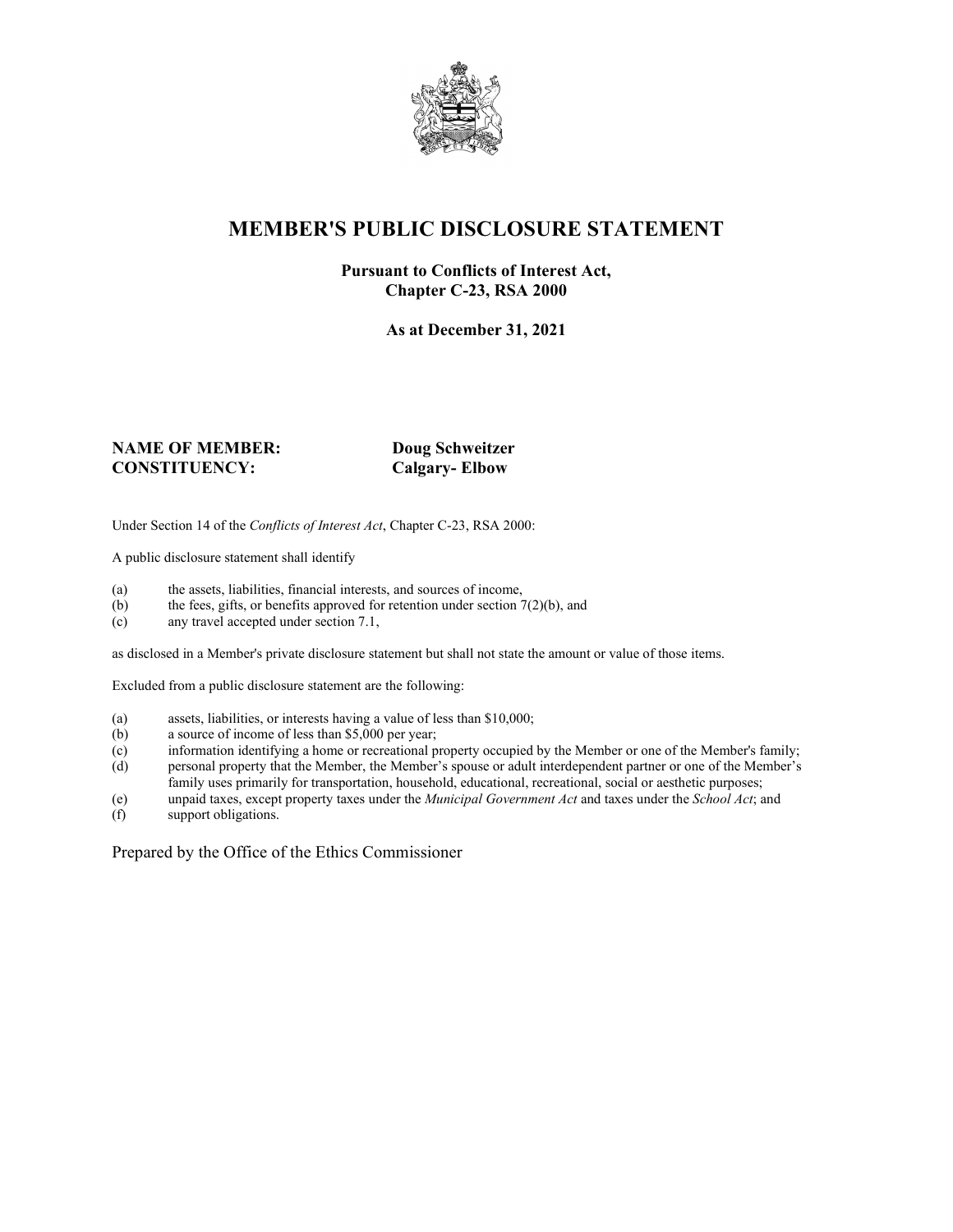### **PUBLIC DISCLOSURE STATEMENT FOR Doug Schweitzer**

## **FORM 1: MEMBER (Doug Schweitzer)**

| <b>INCOME</b>                                                                                   |                                                                                                                                                                                                                               |
|-------------------------------------------------------------------------------------------------|-------------------------------------------------------------------------------------------------------------------------------------------------------------------------------------------------------------------------------|
| <b>Source</b>                                                                                   | <b>Nature of Income</b>                                                                                                                                                                                                       |
| <b>Province of Alberta</b>                                                                      | MLA Indemnity and Allowance                                                                                                                                                                                                   |
| <b>ASSETS</b>                                                                                   |                                                                                                                                                                                                                               |
| <b>Real Property</b>                                                                            | Primary Residence                                                                                                                                                                                                             |
| <b>Bank, Trust Company or Other Financial</b><br><b>Institution</b>                             | <b>RBC</b>                                                                                                                                                                                                                    |
| <b>Publicly Traded Securities (stocks and bonds)</b><br>and Registered Retirement Savings Plans | RSP: iShares CORE MSCI Canadian, iShares<br>Crore S&P Total Market, Purpose Tactical Asset<br>Allocation, Capital Group Global Equity, DFA<br>World Equity Portfolio, Purpose Diversified Reas<br>Asset, RBC Core Bond Pool F |
|                                                                                                 | TFSA: Capital Group Global Equity Fund                                                                                                                                                                                        |
| <b>Canada Savings Bonds, Guaranteed</b><br><b>Investment Certificates</b>                       | n/a                                                                                                                                                                                                                           |
| <b>Mutual Funds</b>                                                                             | n/a                                                                                                                                                                                                                           |
| <b>Annuities and Life Insurance Policies</b>                                                    | n/a                                                                                                                                                                                                                           |
| <b>Pension Rights</b>                                                                           | n/a                                                                                                                                                                                                                           |
| <b>Other Assets</b>                                                                             | n/a                                                                                                                                                                                                                           |
| <b>Gifts and Personal Benefits</b>                                                              | n/a                                                                                                                                                                                                                           |
| <b>Travel on Non-commercial Aircraft</b>                                                        | n/a                                                                                                                                                                                                                           |
| <b>LIABILITIES</b>                                                                              |                                                                                                                                                                                                                               |
| Mortgages                                                                                       | <b>RBC</b>                                                                                                                                                                                                                    |
| <b>Loans or Lines of Credit</b>                                                                 | Toyota Credit                                                                                                                                                                                                                 |
| <b>Guarantees</b>                                                                               | n/a                                                                                                                                                                                                                           |
| Other                                                                                           | n/a                                                                                                                                                                                                                           |
| <b>FINANCIAL INTERESTS</b>                                                                      |                                                                                                                                                                                                                               |
| n/a                                                                                             |                                                                                                                                                                                                                               |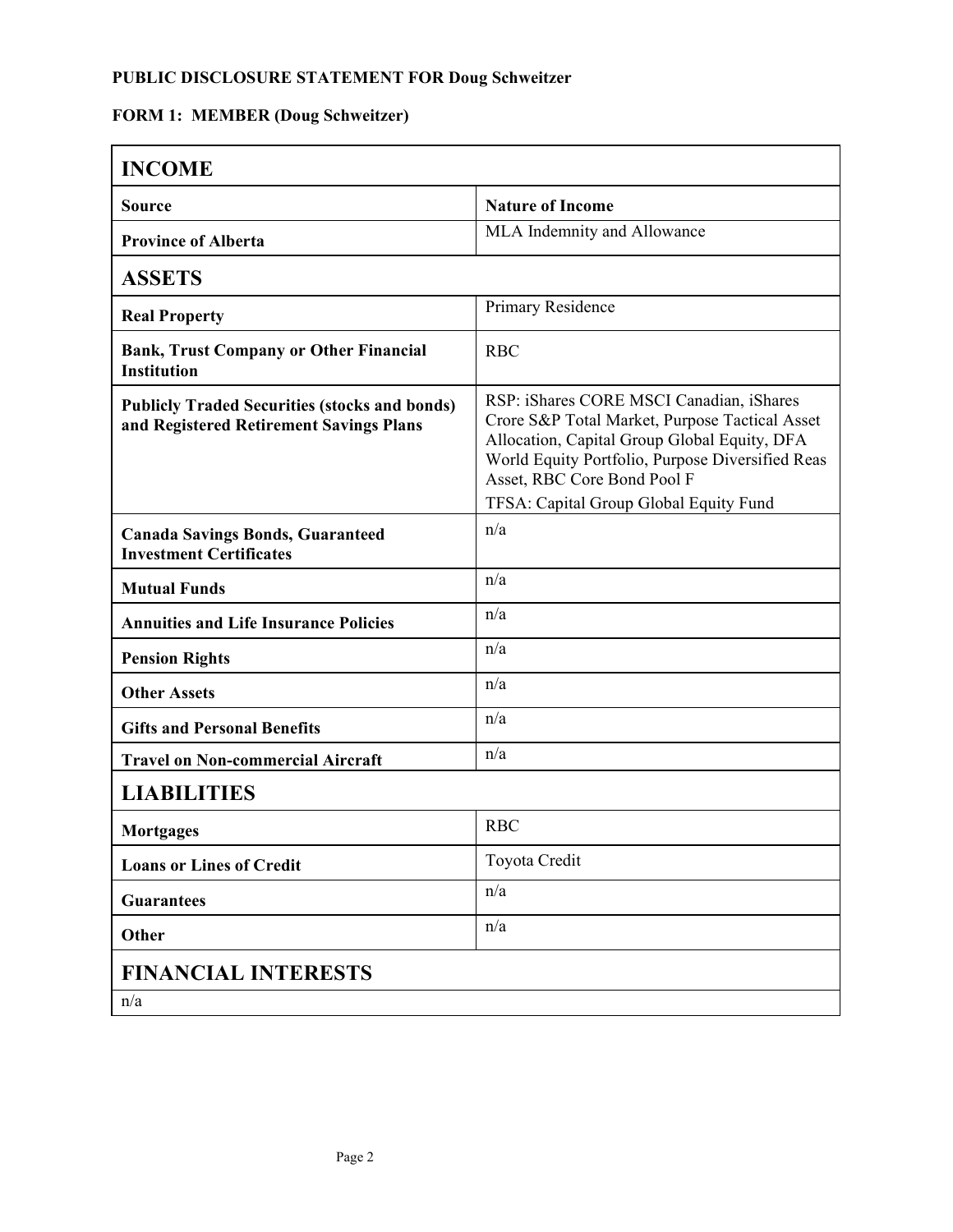# **PUBLIC DISCLOSURE STATEMENT FOR Doug Schweitzer**

### **FORM 2: MEMBER'S SPOUSE/ADULT INTERDEPENDENT PARTNER (Jen Schweitzer)**

| <b>INCOME</b>                                                                                   |                                      |  |
|-------------------------------------------------------------------------------------------------|--------------------------------------|--|
| <b>Source</b>                                                                                   | <b>Nature of Income</b>              |  |
| Public Prosecution Service of Canada                                                            | <b>Employment Income</b>             |  |
| <b>ASSETS</b>                                                                                   |                                      |  |
| <b>Real Property</b>                                                                            | Joint with Spouse                    |  |
| <b>Bank, Trust Company or Other Financial</b><br><b>Institution</b>                             | Joint with Spouse                    |  |
| <b>Publicly Traded Securities (stocks and bonds)</b><br>and Registered Retirement Savings Plans | n/a                                  |  |
| <b>Canada Savings Bonds, Guaranteed</b><br><b>Investment Certificates</b>                       | n/a                                  |  |
| <b>Mutual Funds</b>                                                                             | n/a                                  |  |
| <b>Annuities and Life Insurance Policies</b>                                                    | Independent Order of Foresters       |  |
| <b>Pension Rights</b>                                                                           | Public Prosecution Service of Canada |  |
| <b>Other Assets</b>                                                                             | n/a                                  |  |
| <b>Gifts and Personal Benefits</b>                                                              | n/a                                  |  |
| <b>LIABILITIES</b>                                                                              |                                      |  |
| <b>Mortgages</b>                                                                                | Joint with Spouse                    |  |
| <b>Loans or Lines of Credit</b>                                                                 | Joint with Spouse                    |  |
| <b>Guarantees</b>                                                                               | n/a                                  |  |
| <b>Other</b>                                                                                    | n/a                                  |  |
| <b>FINANCIAL INTERESTS</b>                                                                      |                                      |  |
| n/a                                                                                             |                                      |  |